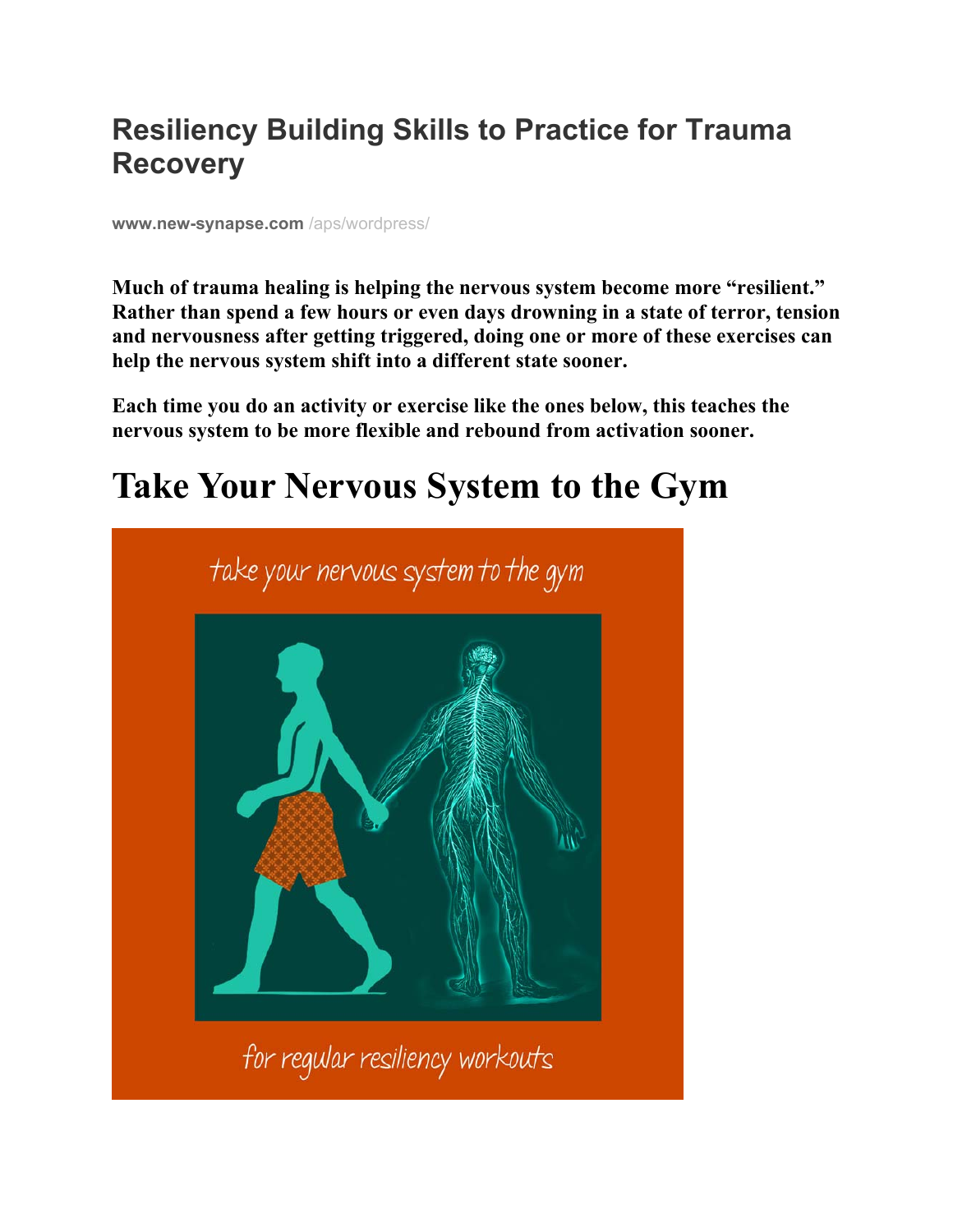**After some type of physical injury that leaves some of your muscles weak or atrophied, you may need to go to physical therapy and exercise the muscles to strengthen them again. After trauma, the nervous system is completely out of whack and the resiliency muscles, so to speak, are very weak. Practicing resiliency exercises on a regular basis is like going to a "Nervous System Gym" and exercising the healthy functions of your nervous system until they become strong once again.** 

**In fact, going to a Trauma Resiliency Model or Somatic Experiencing therapist is kind of like seeing a Nervous System Physical Therapist or Nervous System Personal Trainer. When you see a regular Physical Therapist or Personal Trainer, they will give you homework to do in the gym or at home before the next week's session. In the same way, if you go to therapy for trauma once a week, it's good to also practice these things on your own between sessions to get those muscles worked out enough to improve your functionality over time.** 

# **Resiliency Building Skills to Practice for Trauma Recovery**

### 1. Grounding

**Feel your feet on the ground.** 

**Feel gravity.** 

**Feel the pressure of your body on what is supporting it.** 

**Feel the texture of objects with your fingers.** 

**Name details of what you touch, see, hear, smell and taste.** 

#### 2. Tracking / Felt Sense

**Place your attention on sensations in the body and monitor them for a period of time.** 

**Describe them and notice when they change.** 

**Stay with yourself even if something very uncomfortable comes up; be like Velcro.**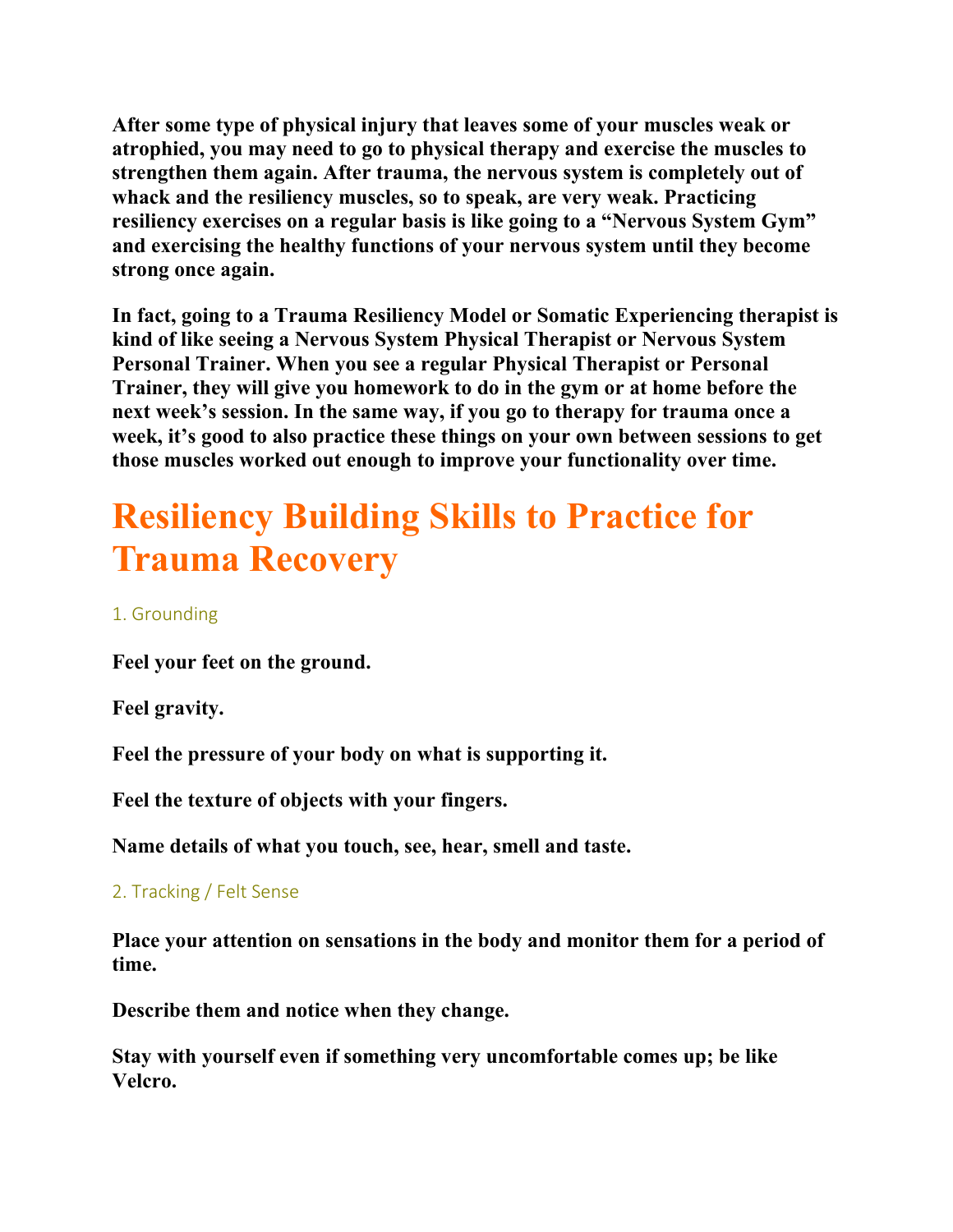#### **Challenge yourself not to dissociate.**

#### 3. Slowing / Titration

**Deliberately slow down your emotions and disturbing body sensations, like slowing down the tempo of music.** 

**Separate out and work on only a small bit of the emotions or sensations and leave the rest for later, like taking only one bite of the pie.** 

#### 4. Resourcing

**Create an imaginary Safe Place, or recall a safe, calming, comforting experience you had in your life.** 

**Imagine you're there and notice what you feel.** 

**Know that you can always go to this place in your imagination if you need to calm yourself down.** 

#### 5. Pendulation

**Be deeply present with an area of your body feeling activation, such as terror, anger, panic, tension. Then move your attention to a place of neutrality or calm in your body. Very slowly go back and forth. Build your capacity to stay with the negative. Also build your capacity to feel positive things again and to stay with the positive.** 

#### 6. Contact / Self‐Holding Exercises

**Put your hands on the parts of your body that feel difficult sensations (tension, discomfort). Notice how the hands feel when on the body. Notice how the body feels under the hands. Notice how the space in the body located between the hands feels.** 

#### 7. Community

**Socialize and participate in your community. Human connection builds resilience.**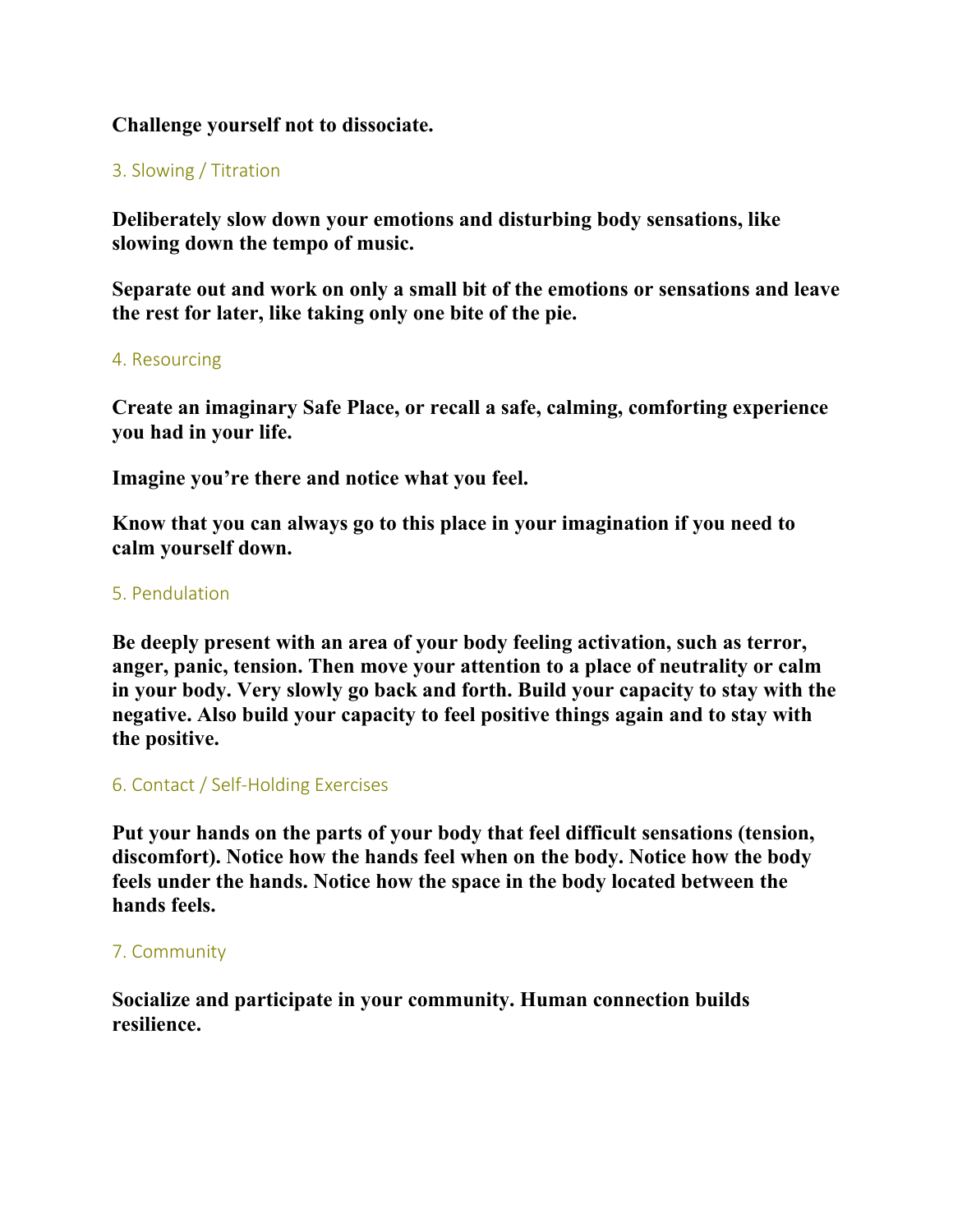#### 8. Presence

**Practice placing your awareness on any emotion or sensation coming up inside you. Say towards it, "You are welcome here." Stay with it in a loving, compassionate way.** 

#### 9. Self‐Acceptance

**Work on reducing "should" thoughts about yourself. Allow yourself the space and time for your body, emotions and mind to embrace and pass through the processes they need to.** 

#### 10. Self‐Empathy

**Practice being gentle with yourself. Practice self-empathy.** 

**Recently, I created an online store for my blog (yay!).** 

**Every project like this is a huge ordeal with PTSD and takes forever due to the limited energy, frequent down time to contend with symptoms, dealing with states of anxiety and panic, getting triggered, physical issues (body pains, stress related health problems, injury related issues and panicking about them) and** 

**sheer exhaustion – but I finally got it done** 



**The first seven items in the above list of resiliency building skills are also part of an art print I created for my online store. It's kind of challenging to take the subject of trauma and make wall art and posters but the process is calming in a way so I've created a handful so far:**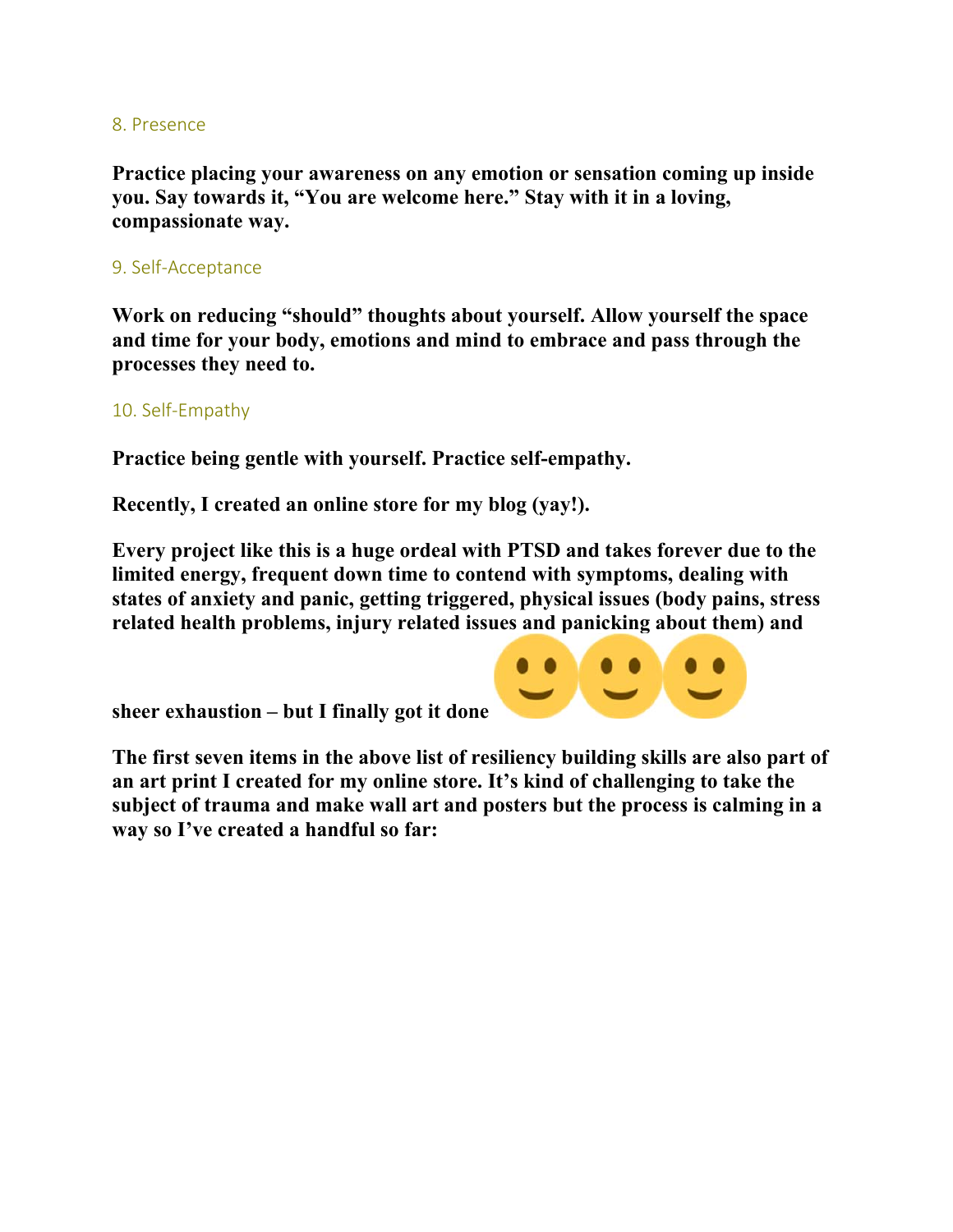

# **Resiliency Building Skills to Practice**

for Trauma Recovery

#### **Grounding**

Feel your feet on the ground. Feel gravity. Feel the pressure of your body on what is supporting it. Feel the texture of objects with your fingers. Name details of what you touch, see, hear, smell and taste.

#### body and monitor them for a period of time. Describe them and notice when they change Stay with yourself even if something very

comfortable comes up; be like Velcro Slowing/ Challenge yourself not to dissociate. **Titration** 

Deliberately slow down your emotions and disturbing body sensations, like slowing down the tempo of music. Separate out and work on only a small bit of the emotions or sensations and leave the rest for later, like taking only one bite of the pie.

#### **Resourcing**

engag<br>O<sup>466</sup>

ىم. VEACE

**YNYTE** 

**ANTI** 

experience you had in your life. Imagine you're there and notice what

#### Contact / **Self-Holding Exercises**

Put your hands on the parts of your body that feel difficult sensations (tension, discomfort). Notice how the hands feel when on the body. Notice how the body feels under the hands. Notice how the space in the body located between the hands feels.

#### **Community**

Socialize and participate in your community. Human connection builds resilience

Recovery

Tracking

**Felt Sense** 

Place your attention on sensations in the

**Create an imaginary Safe Place, or<br>recall a safe, calming, comforting** you feel.

**Pendulation** 

Be deeply present with an area of your

body feeling activation, such as terror,

anger, panic, tension. Then move your

attention to a place of neutrality or calm

in your body. Very slowly go back and

forth. Build your capacity to stay with the negative. Also build your capacity to feel positive things again and to stay with the positive.

Know that you can always go to this place in your imagination if you need to calm yourself down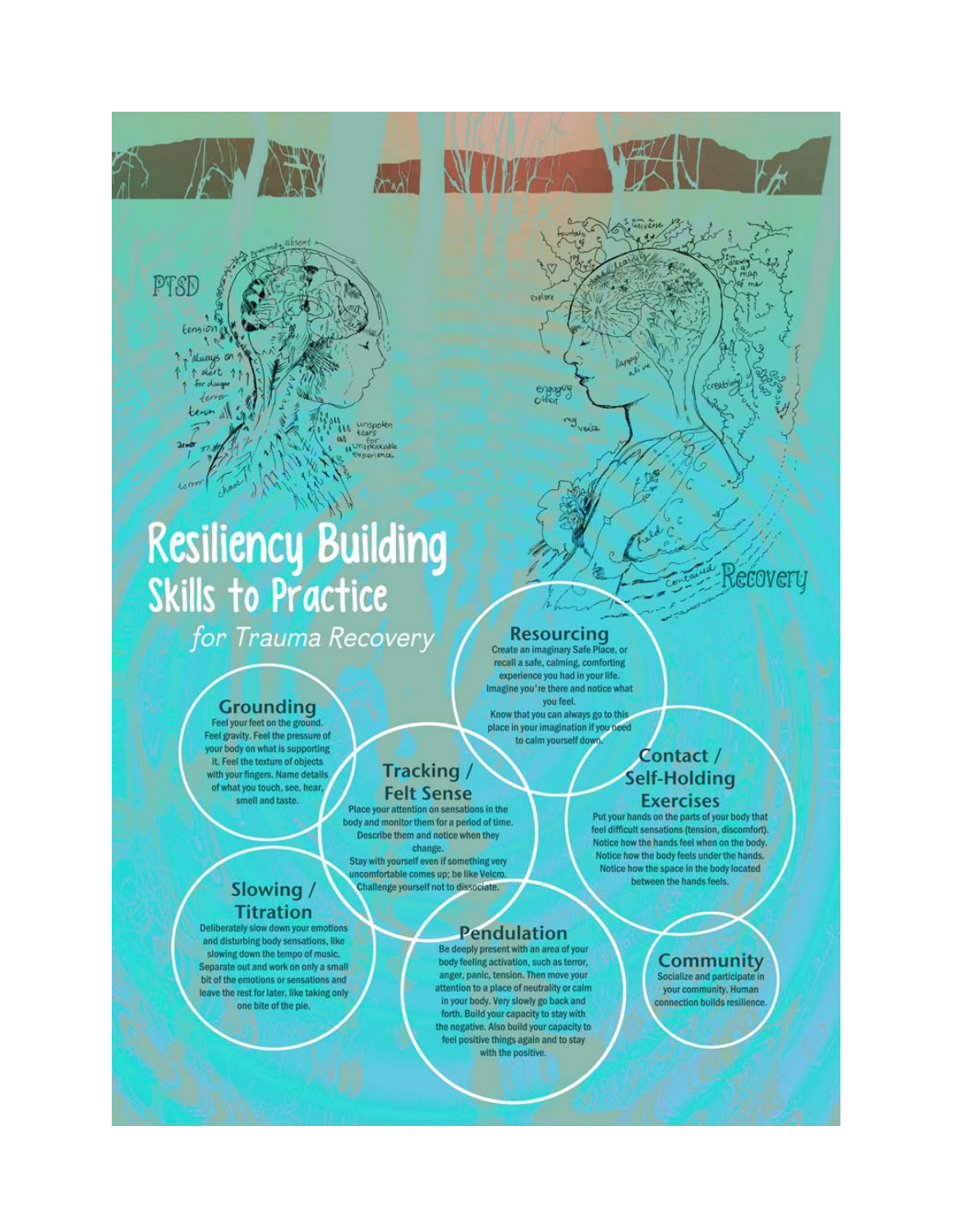**Here is a more in-depth explanation of the above skills (and a few more skills):** 

# **Trauma Resiliency Model Teaches 9 Skills:**

**Skill #1 Tracking – Tracking of TRM is pretty much the same thing as the Felt Sense of Somatic Experiencing. Placing awareness / presence on your sensations and emotions and holding it there. Watching and being with these parts of yourself and challenging yourself to stay a bit longer than you might want to.** 

**Skill #2 Resourcing – The term Resourcing is very broad and pretty much all self-therapy somatic exercises act as Resources.** 

**"Resourcing" from TRM specifically is a technique in which you work to find a good resource for yourself – an imaginary place, a life experience, a person, etc. When you find a really good one, you pretend you are in that place and time and deepen your body's experience of it. Then you name details about the experience which help to bring it into your body more. You pick 3 details that represent the experience best to you and memorize them. When you are stressed. you practice bringing the 3 details back to mind and generate calming sensations in your body this way. I am most familiar with the imaginary Safe Place and a memory of a positive experience – but there are many possible things you can use for this.** 

**When Resourcing, I have personally found it to work best if I focus on a past experience, place or imaginary scenario that is characterized mainly by feelings of safety from danger, and isn't too complex. Good characteristics (for me personally are): relief, rest, safety, comfort, care, sanctuary, relaxed, soft, soothing, loved.** 

**Bringing up a positive memory from the past as a resource is actually one of the most complicated skills to learn because memories are usually multi-faceted collections of both positive and negative things. A therapist will help hone in on the most resourceful aspects of the memory and ignore the others. It's also important not to unconsciously attempt use the resource to try to escape, deny or gloss over bad things. For these reasons, resourcing using a memory of a past event is best done with some guidance from someone experienced in the technique.** 

**Skill #3: Grounding – Grounding includes processes to deepen your felt sense connection to the earth, gravity, your body, your sense of weight, location, place and 5 senses.**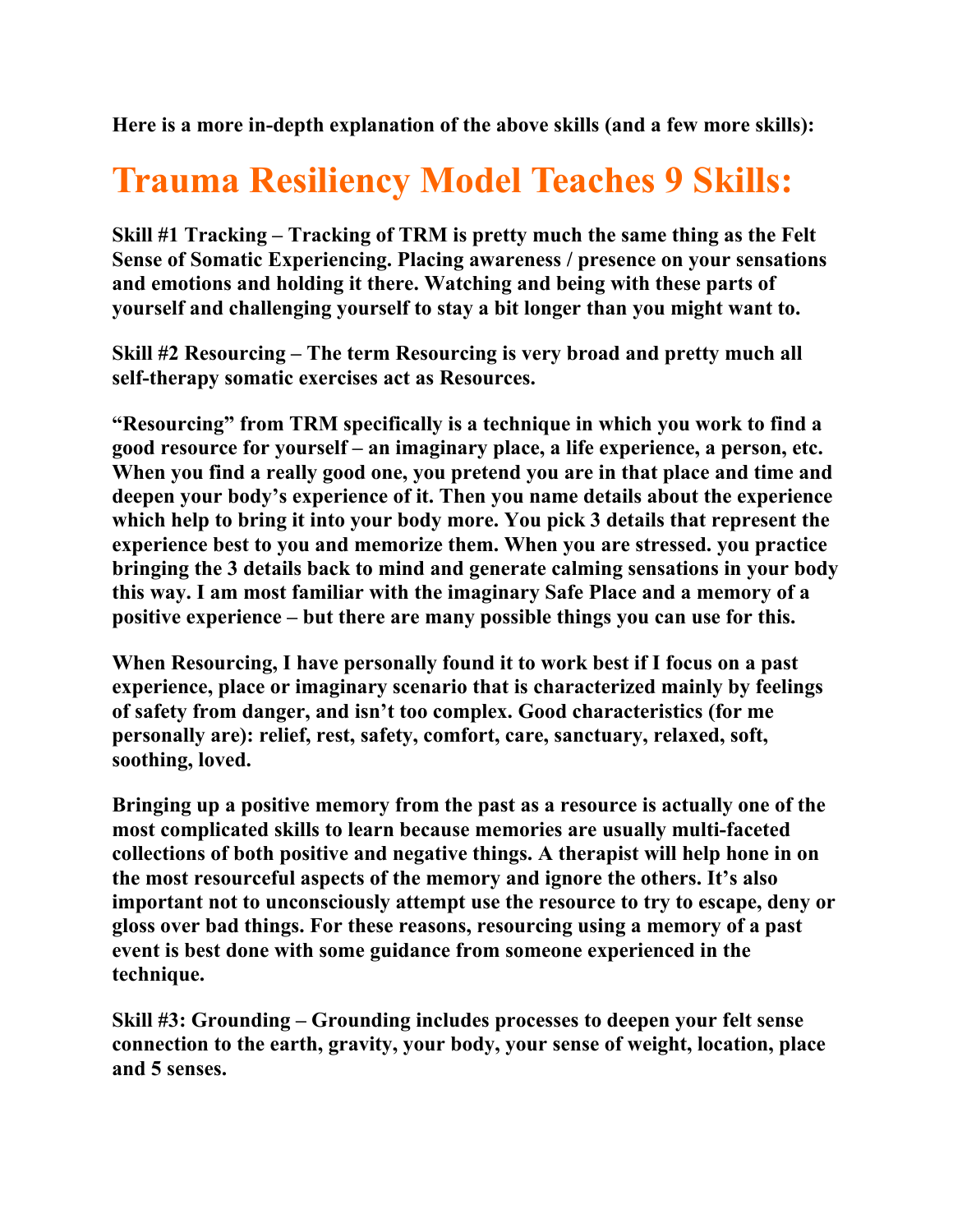**Skill #4: Gesturing – Gesturing is a process of bringing awareness to spontaneous gestures/movements that are self-soothing in order to use them consciously and deliberately to reduce activation.** 

**Skill #5: Help Now! – The skills taught for Help Now! are quick, simple and practical (and easy to remember) strategies to get back into the Resilient Zone if experiencing emergency, extreme or very stuck states in which you find yourself completely overwhelmed and unable to get out of the trauma vortex.** 

**Skill #6: Shift and Stay – This skill involves shifting into the Resilient Zone and challenging yourself to stay there. This is basically exercising a muscle that has gotten weak during the extreme stress of PTSD – the muscle being the capacity to remain in your Resilient Zone.** 

**The 6 skills above are taught to the general public in Community Resiliency Training. The next 3 Skills are only part of TRM:** 

**Skill #7 Titration – slowing down and taking small bites of emotions and bodily sensations***– also part of SE*

**Skill #8 Pendulation – gently guiding the nervous system to remember its natural process of going between being settled/calm alert (parasympathetic) and being activated (sympathetic). Pendulation is a technique to help the nervous system become more flexible and to restore its natural rhythm and flow after it has been badly injured/disabled/harmed by trauma.***– also part of SE*

**Skill #9 Completion of Survival Responses – This involves allowing the energies of flight (running jumping, walking) and fight (pushing away, holding off, fighting) that were never able to express themselves during the trauma work their way out of the body tissues within a safe space held by a therapist.***– also part of SE*

**I added in these Skills as well:** 

**Contact/Self-Holding Exercises I included** *Contact/Self-Holding Exercises* **from Somatic Experiencing in my list because of how much those exercises have helped me. They are my emergency go-to exercises. Peter Levine refers to them as "Contact" exercises because they involve placing attention on areas where you make contact with your body using your hands.** 

**Community I added** *Community* **because connecting with people, when ready and able, can be very healing for trauma recovery.**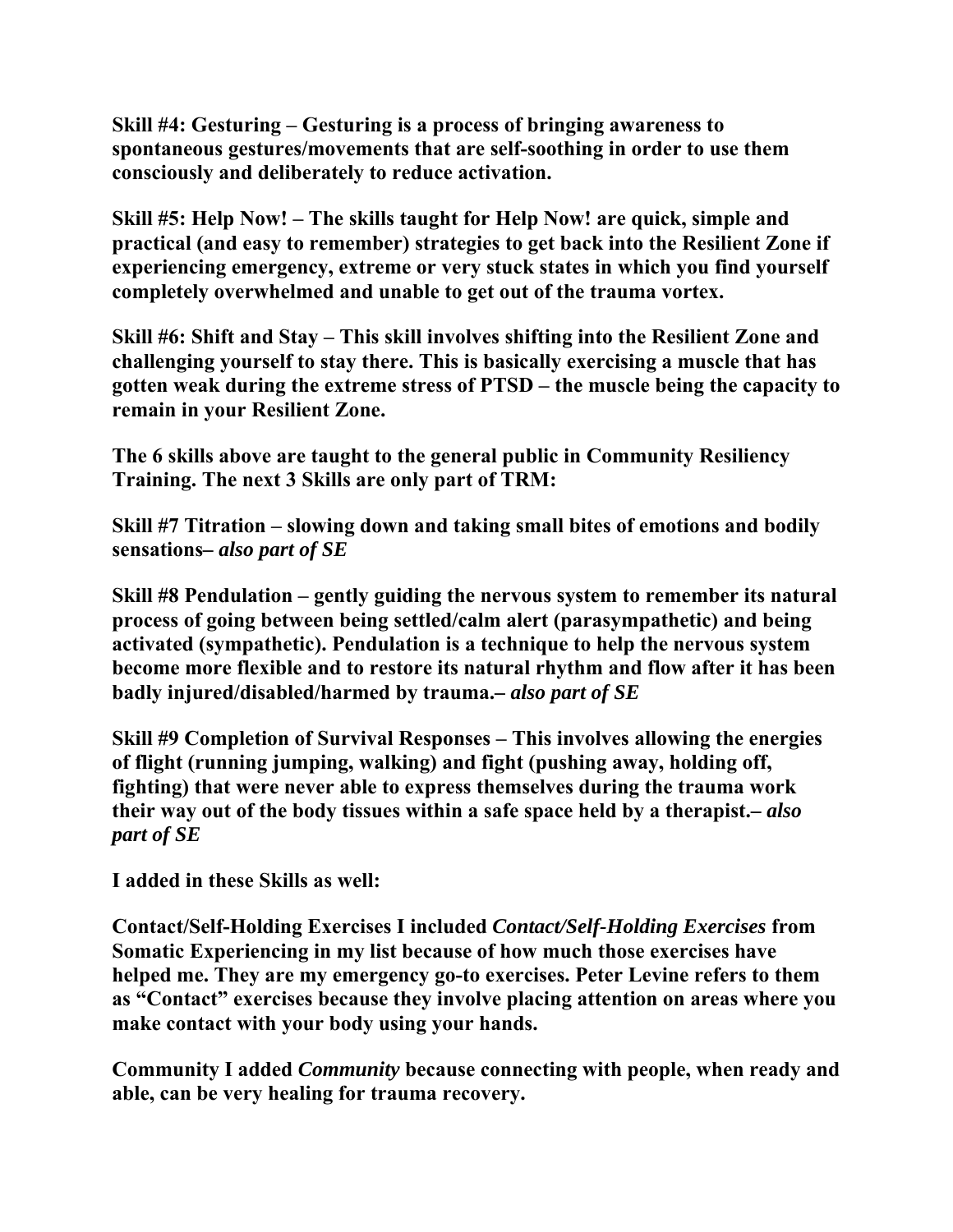**Presence, Self-Acceptance and Self-Empathy are all positive postures to take towards one's own process of recovery. Recovery is a real process that needs to take place. Recovery really can be something you need to make some extra time for. It can cause limitations in life for a while. Sometimes it's hard for me to accept the reality of the needs of the recovery process, like time, rest, therapy, relaxation exercises, so many things! – but I think accepting that this is part of my life right now will help me make more progress with it.** 

# **The iChill Ap.**

**You can learn and practice the first 6 Skills of TRM using the iChill ap.** 

**They are described in detail here: iChill Ap 6 Skills**

**I just tried out the iChill ap and here are my impressions:** 

**My Review of iChill:** 

**In the iChill ap for Android there are 4 Skills – Tracking, Resourcing, Grounding and Shift & Stay (perhaps the iPhone/iPad ap has all 6 I'm not sure).** 

**I found the ap very good as a way to learn the skills but didn't find it quite as useful as a way to practice them.** 

**For Tracking, Resourcing and Shift and Stay, rather than just starting the exercise when you click on the skill, the narrator gives a bunch of preamble that I would rather not have to wait through each time I want to practice the skill. It would be nice if they had two buttons: "Learn all about how to do (Skill)" and "Practice (Skill)," rather than have them both mixed together.** 

**I do think that iChill is a great way to initially learn the skills because you're getting the lesson narrated to you rather than reading it yourself. This makes it easier to concentrate on doing the exercise.** 

**And one skill – the Grounding Skill – begins very soon without much preamble and can therefore be used to practice whenever you feel you need to ground.** 

**In conclusion, I really like the fact that the iChill ap makes these resiliency building exercises available for anyone to learn for free. The iChill ap can be used to learn Tracking, Resourcing and Shift&Stay and to both learn and practice Grounding.**